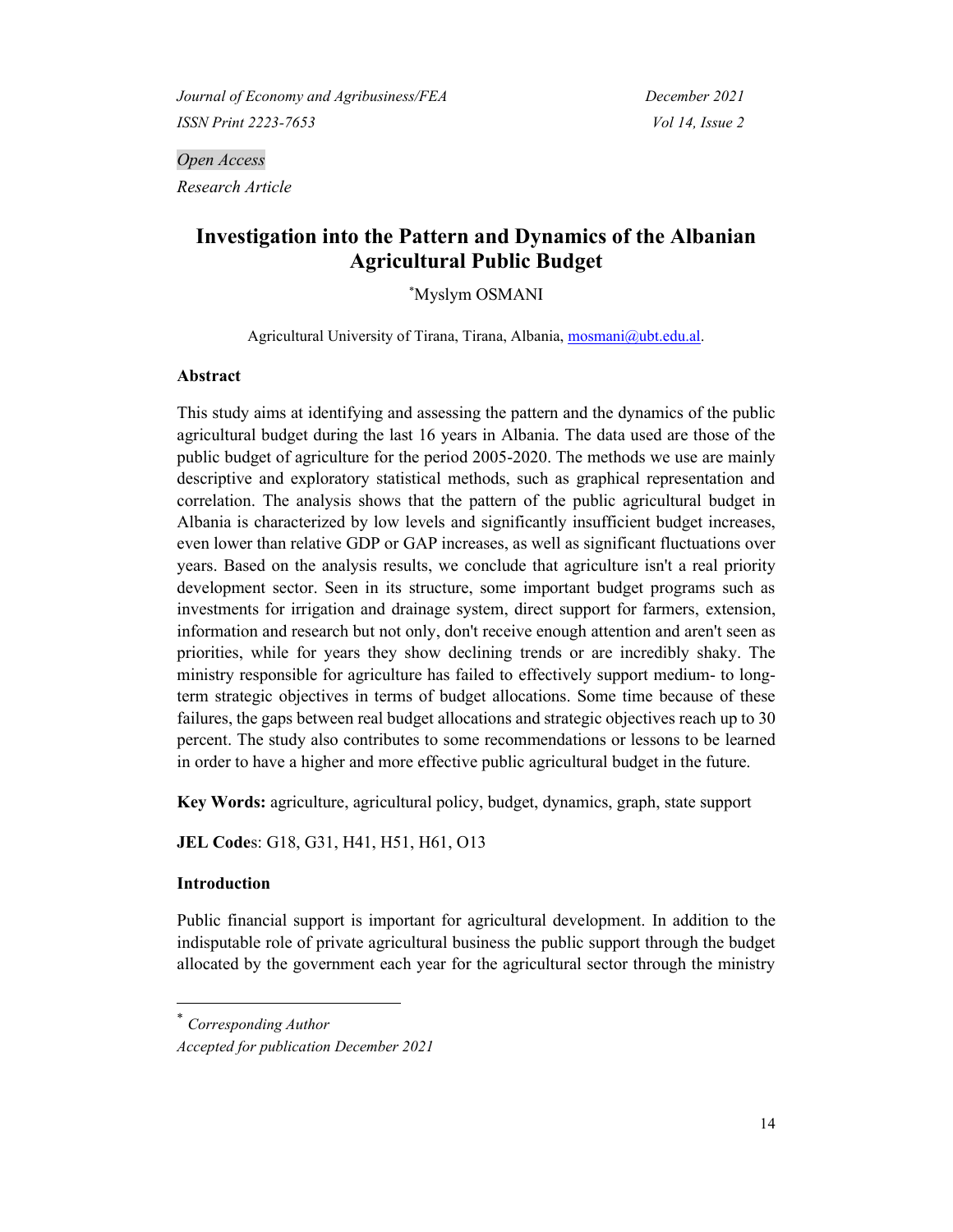# *Open Access*

responsible for agricultural and rural development has consistently played an essential role.

The public support is composed of two important components, support through the national budget which has as its main source local taxes and fees, as well as support through foreign financing in the form of loans, projects, grants, or various foreign assistance programs.

# **The problem**

The amount of public budget support and its efficiency are perhaps the most critical aspects related to agricultural sector budgeting that require continuous and objective study and analysis. In this regard, a fundamental issue of analysis and debate would be that on the adequacy of budget support to the agricultural sector as a whole and the effectiveness of its execution.

As literature has evidenced, inadequate or missing policies have caused some countries to get stuck in what is called the "poverty trap". This has to do with the fact that although many countries start from similar development conditions and situations, some achieve sustainable development and accumulation while others get stuck in the poverty trap: little investment, low productivity, high poverty, and again from the beginning (Barret and Swallow, 2005).

But analysis and debate can and should go even further. It's important that this debate focuses on the support of agriculture in comparison with the economic growth of the country and its dynamics. The debate and analysis should also be related to the way the budget is structured in several budgetary programs as defined by the agricultural policy, as well as the dynamics of the specific components of the budget.

All this debate or investigation has ultimately to do with identifying or evaluating the place that agriculture occupies among the country's development priorities, how sufficient and effective is the relevant budget to meet the demands of the sector to guarantee solutions to problems dealing with increasing productivity and agricultural production, increasing quality and food safety of agricultural products, facilitating trade and increasing the competitiveness of agricultural products.

An equally important aspect of the debate and analysis is definitely the efficiency and effectiveness of budget expenditures and investments for agriculture.

# **The study purpose**

In this study we aim to investigate and bring information or knowledge about the pattern and dynamics of the agricultural budget as a whole and its structural components, which helps at knowing the features and characteristics of this pattern or its dynamics both in terms of realization and in terms of short-term and strategic planning.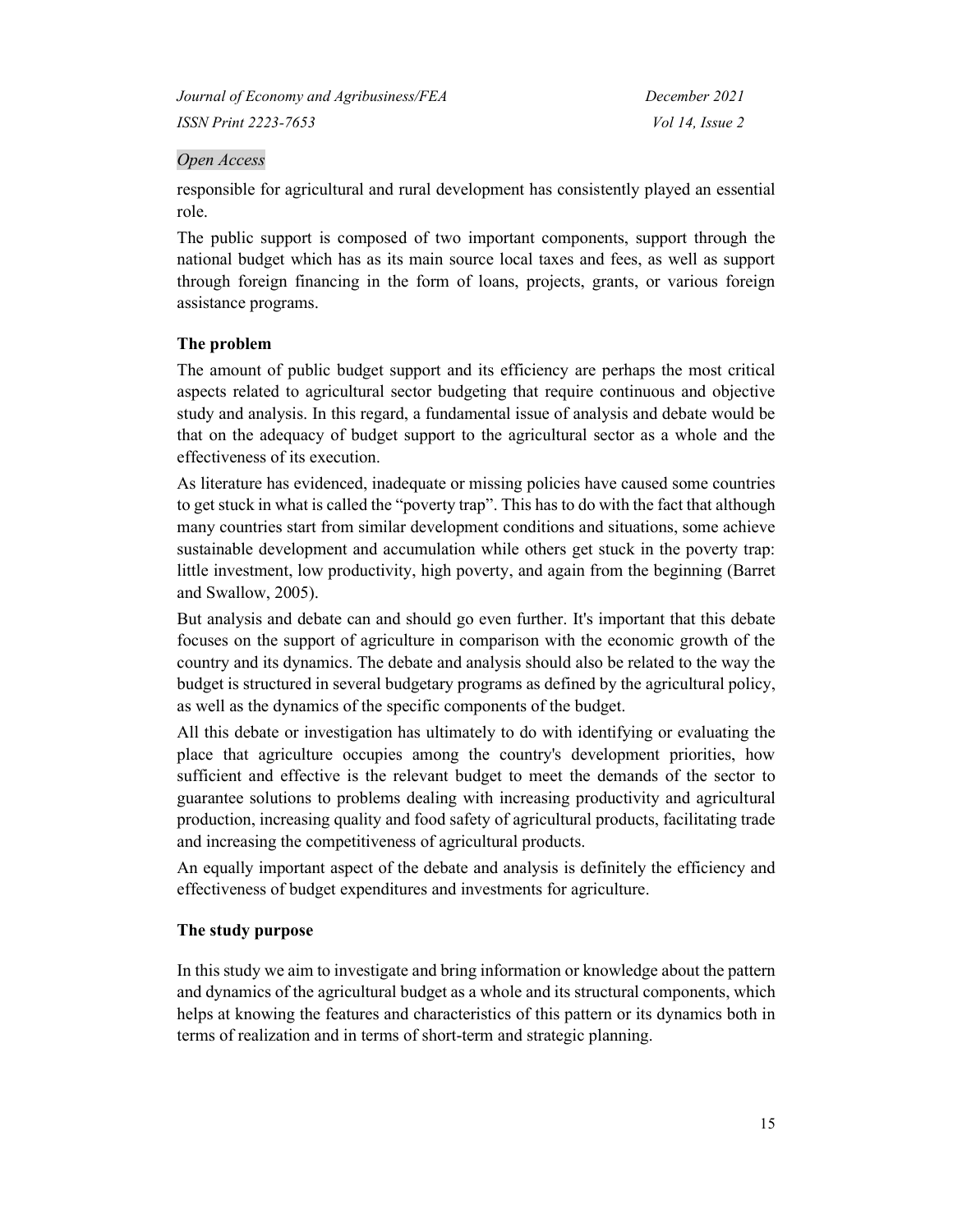#### *Open Access*

#### **Literature review**

Agriculture has been and is, more or less, an important branch of every country's economy. The Chinese philosopher Lao Tze who lived in the sixth century BC said that in human governance and services to Heaven there is nothing more important than agriculture.

Coming to our times, empirical analysis shows that the growth of the agricultural sector not only affects the reduction of rural poverty but it also affects the reduction of urban poverty and even more effectively than industrial growth. The increase in agricultural income per worker leads to an increase in income for individuals across income groups. Not only that, but agricultural growth also reduces income inequalities and has effects on raising the poor above the poverty line without negatively impacting economic growth as a whole. Moreover, the literature emphasizes that around the world there is a growing agreement that the growth of the agricultural sector is a key to the growth of the entire economy (Norton, 2004).

In literature there are debates as to whether or not agriculture is a priority development sector. From the size of the budget that directly or indirectly serves agriculture, it can be understood whether or not it is a priority of government policy. According to Cafiero, direct support of agriculture benefits the whole economy, not only farmers, because poverty is reduced not only in rural areas but also in urban areas. This is because income in rural areas has a marginal (multiplier) effect on expenditures, and these expenditures in these areas are oriented towards local products (Cafiero, 1993). This serves as a strong argument for agriculture as a development priority.

Government spending, which includes the government's public budget for agriculture, is the main tool of agricultural policy (Norton, 2004). But the quality of public spending is often more important to address than its level.

The amount and the quality of the public budget for agriculture is a central issue in this debate. But the quantity and quality of public funds are determined by institutional, demographic, political, and economic factors. One of them is the quality of information. In the absence of information, public debates on agricultural policies are ineffective and can be manipulated by stakeholders.

As everywhere, in the field of agriculture, in principle, public spending should be made on goods and services that the market cannot produce or produces on a very limited scale. This is a condition for its allocative efficiency. That is why the policy should set priorities based on comparative advantage (Fozzard, 2001). But contrary to theory and economic logic, the choice of priorities in practice is often the result of interaction between politicians seeking votes and bureaucrats. Stakeholders and donors also influence resource allocation (Mogues, 2012).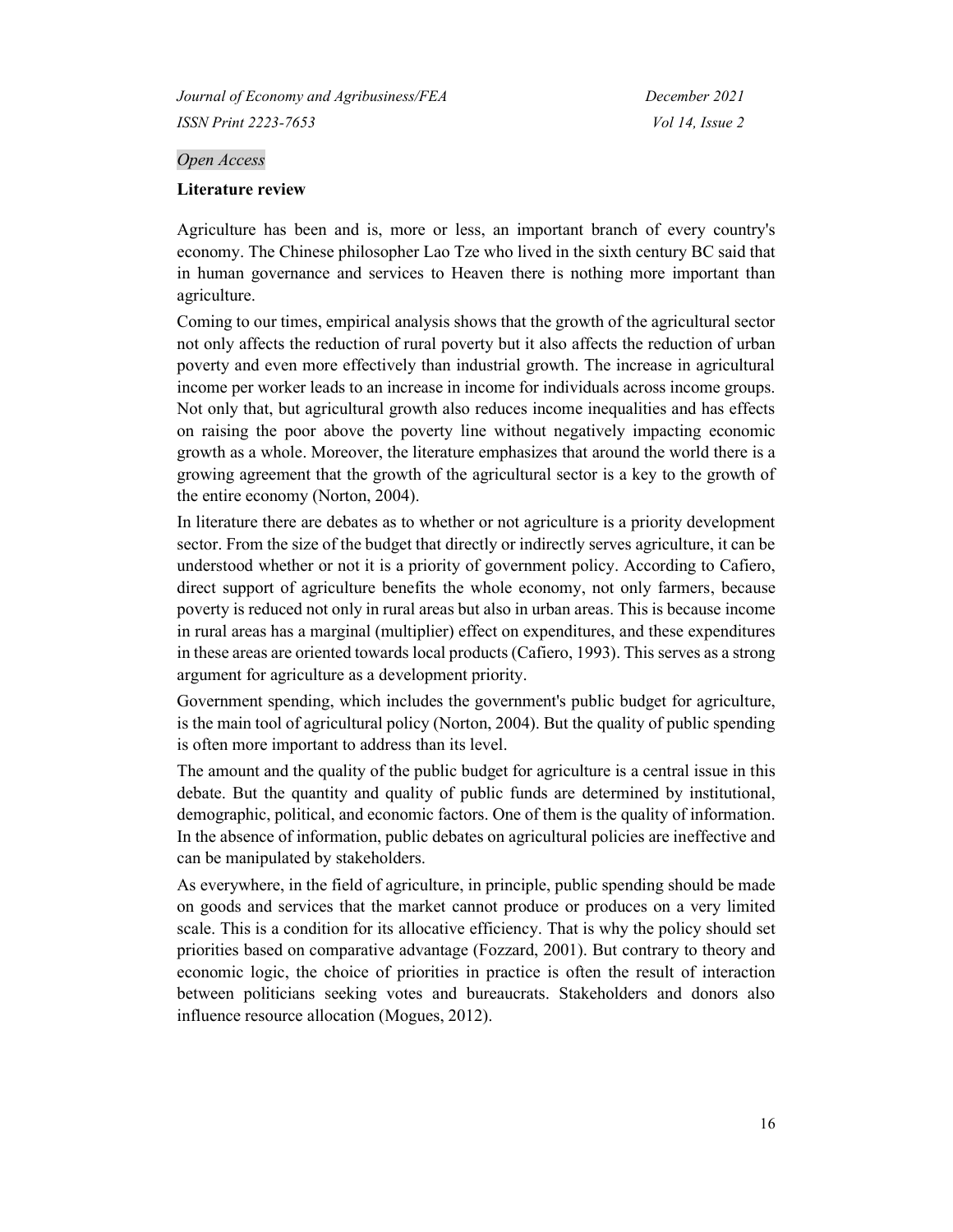#### *Open Access*

In order for the budget to be effective, i.e., to enable the achievement of the predetermined objectives, some important principles must be taken into account in the phase of its design, such as: the development needs should be met in a cost-effective and coherent manner; performance and evaluation must be an integral part of the budgeting process; budget debates should be inclusive, participatory and realistic; the budget should be in line with the medium-term strategic priorities (OECD, 2014).

It's also important that budgeting must be made not in terms of how much money is provided but in terms of what can be done with that money, i.e. the budget should be performance-oriented. This attitude provides more information on the extent to which objectives and priorities are achieved, and the obstacles to them, increases transparency, and helps to improve both public management and efficiency (Curristine et al., 2007).

The effectiveness and efficiency of the public budget depend proportionally on their transparency, accountability of public executives, and public participation. In reality, these are strong challenges for public finances. These challenges are influenced by the degree of access to information and the development of civil society, as well as the degree and effectiveness of mechanisms that enable public participation. To reduce these obstacles, it is important to draft relevant legislation and institutional arrangements for participation, access to real and timely information, factual and planned data, and eliminating uncertainties about who is responsible and for what. (OSI, 2006).

As the OECD points out, transparency means clarity, comprehensibility, security, accessibility, and a timely flow of information. Transparency to the budget means being open with the public on how the money was secured and how it was used. The participation of stakeholders that are related to agricultural development is also critical to building public confidence in budget transparency. Participatory budgeting is a good strategy to engage the public in budgeting and increase its transparency (OECD, 2019).

Budgeting approaches also play a critical role in this direction. Performance-based budgeting (PBB) is increasingly being used by developing countries to plan public spending at the central level. It plays a major role in increasing budget transparency. PBB is the budget that provides information on what budget enforcement agencies have done or will do with the money they have available. It is a budgeting system that links spending goals and objectives, with program costs and activities to achieve the objectives and outputs or services to be produced for each development program (UNCDF, 2006; WB, 2007b). As World Bank points out, if PBB has to be effective, the system for measuring performance and reporting must also be effective (WB, 2007b).

In the context of agricultural policy and budgeting, subsidies are often given an important role. Subsidies can be open, e.g. tax subsidies, or hidden as e.g. reductions in import tariffs. There is a wide debate in the literature regarding the need, consequently also regarding the positive and negative sides of subsidies; therefore, when they are used they should be discussed extensively in terms of their possible positive or negative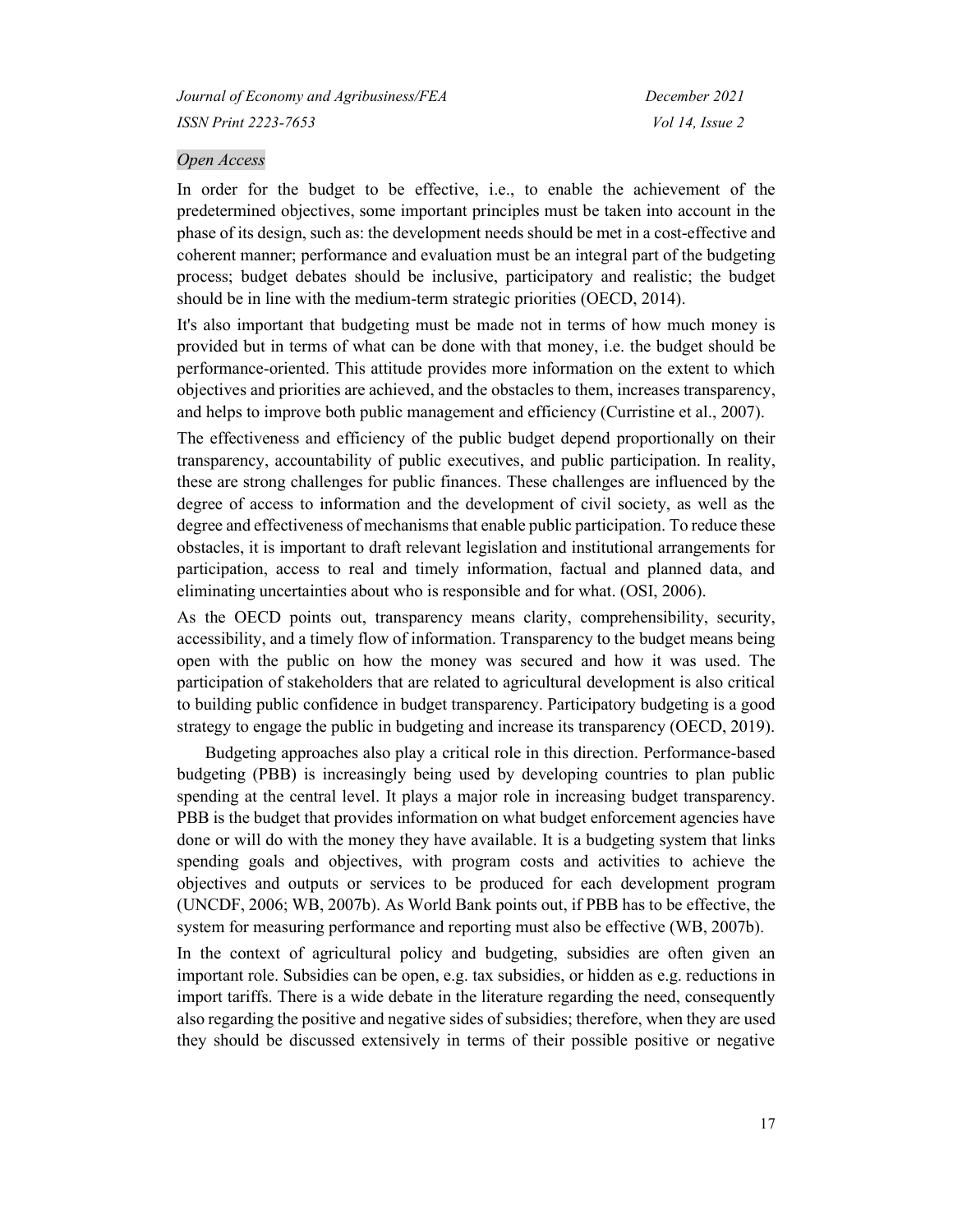#### *Open Access*

effects. The main justification for subsidies is their opportunity to reduce the poverty of participants in subsidy schemes (Norton, 2004).

There is also a lot of criticism and opposing views on the role of subsidies. Some authors argue that subsidies can be considered external interventions (thus avoiding competition in the market). Therefore, they can affect market prices and bring about a reduction in economic well-being. Reducing prices through subsidies makes the adoption of new technologies more difficult because producers' ability to finance these technologies is reduced. In other cases, subsidies reduce economic growth because subsidies as resources aren't allocated to the most efficient options of use (Norton, 2004). But in some cases subsidies can be used as compensation for the lack of complete information.

There are other arguments against subsidies. For example, it's difficult to remove subsidies as they are placed because the political interests of certain parties who want votes can come into play, subsidies facilitate the survival of inefficient farms, often their beneficiaries aren't the poorest (generally smaller farms in the case of agriculture) but groups or farms with better incomes (Norton, 2004).

Because of the potential negative effects of subsidies, the World Bank calls for more agricultural investment and the use of "smart market" subsidies for seeds and chemical fertilizers (targeted, time-limited, and private market operating subsidies) (WB, 2008).

Sometimes subsidies are used to achieve social goals. The literature recommends that best way to meet short-term social objectives, e.g. the rapid reduction of poverty for certain groups, aren't subsidies but social policies, such as cash transfers, by defining at the same time some conditions for their beneficiaries (OECD, 2012).

Another widely discussed issue when it comes to the agricultural budget is that of agricultural research and extension. The World Bank emphasizes that investment in R&D and extension is critical (WB, 2008). The OECD also emphasizes that investments in agricultural research and rural infrastructure are paramount (OECD, 2012) if one wants to support small farmers with new technologies.

The extension service might be private or public. Public service in some countries it's been proven an inefficient service, not because it is such in itself, but due to lack of funds and qualified specialists. In addition to poor funding in developing countries, there is often a lack of adequate coordination between research and advisory services (FAO, 2009). But there exist very good examples of public extension and research in the world (for example USA and Japan). Many other countries privatized the service but later realized the shortcomings of the private service as an inefficient system (Chile) which later led to increasing funding and state-funded knowledge services.

From the Albanian literature, there are findings according to which communication between the government and Albanian farmers on budget issues or other issues of agricultural development is missing or ineffective (Kotorri, 2016).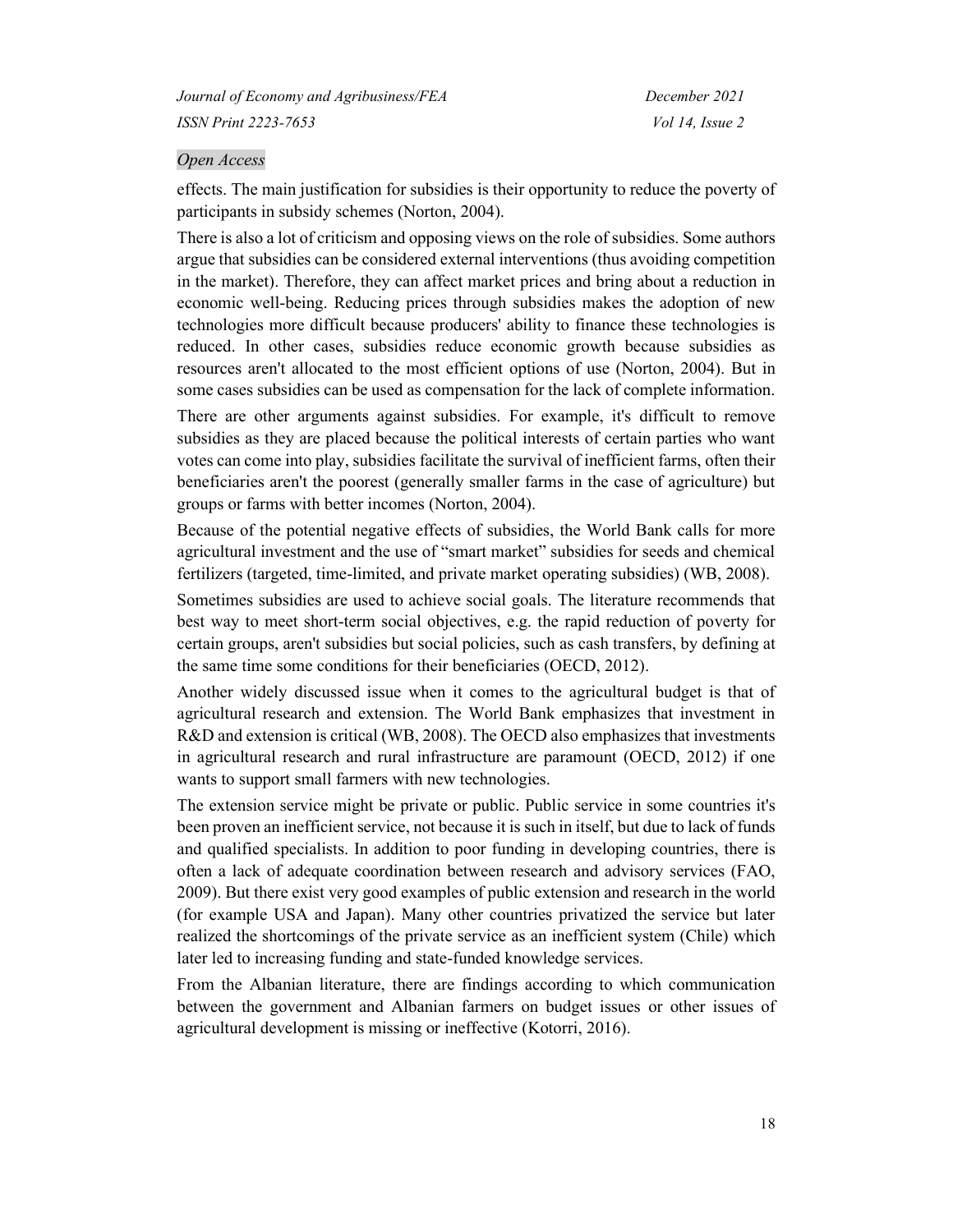# *Open Access*

Agricultural extension in Albania should be considered as an important service. International institutions also emphasize that investments are needed for agricultural extension (WB, 2007a).

In a general context, during the transition several shortcomings were identified in Albania, in relation with the planning and management of public expenditures in agriculture, especially regarding the mechanisms of accountability, monitoring and evaluation, policy prioritization, allocation of resources to national priorities in order to increase effectiveness, etc. According to the World Bank, building appropriate mechanisms for accountability, monitoring, and evaluation are vital and prerequisites to further increase the budget as a whole and subsidies to farmers in particular, as well as to ensure the efficient allocation of public funds. In addition, transparency for investments needs to increase and competition for them needs to be more competitive (WB, 2007a). These assessments also have important implications for direct support schemes for farmers through budgetary or IPARD funds in Albania.

Important recommendations of international institutions emphasize that development programs should include measures that encourage farmers to make their own decisions about what investments to make because these measures are more efficient and less distorting than subsidies (WB, 2007a). This also has to do with the application of direct state support to farmers.

In Albania, the amount of public support for agriculture is considered insufficient and relatively low compared to other countries in the region or beyond. Another phenomenon that's commonly observed in the budget implementation process has been the concentration of public investment execution in the second half of the year, which may have negative effects on the efficiency of funds and the extent of their implementation versus planning and achievement. of budget objectives.

#### **Data and Method**

In the study, we used the annual budget data for agriculture and rural development from 2005 to 2020.

From the methodological point of view, we use descriptive and exploratory methods, such as statistical methods, graphical representations, and correlations to present, process, analyze data and their dynamics, as well as to interpret graphs and indicators used.

For complete knowledge of graphic presentation, reading, and interpretation of graphs and correlation indicators see (Osmani, 2015; Osmani, 2021; Keller, 2018).

#### **Results**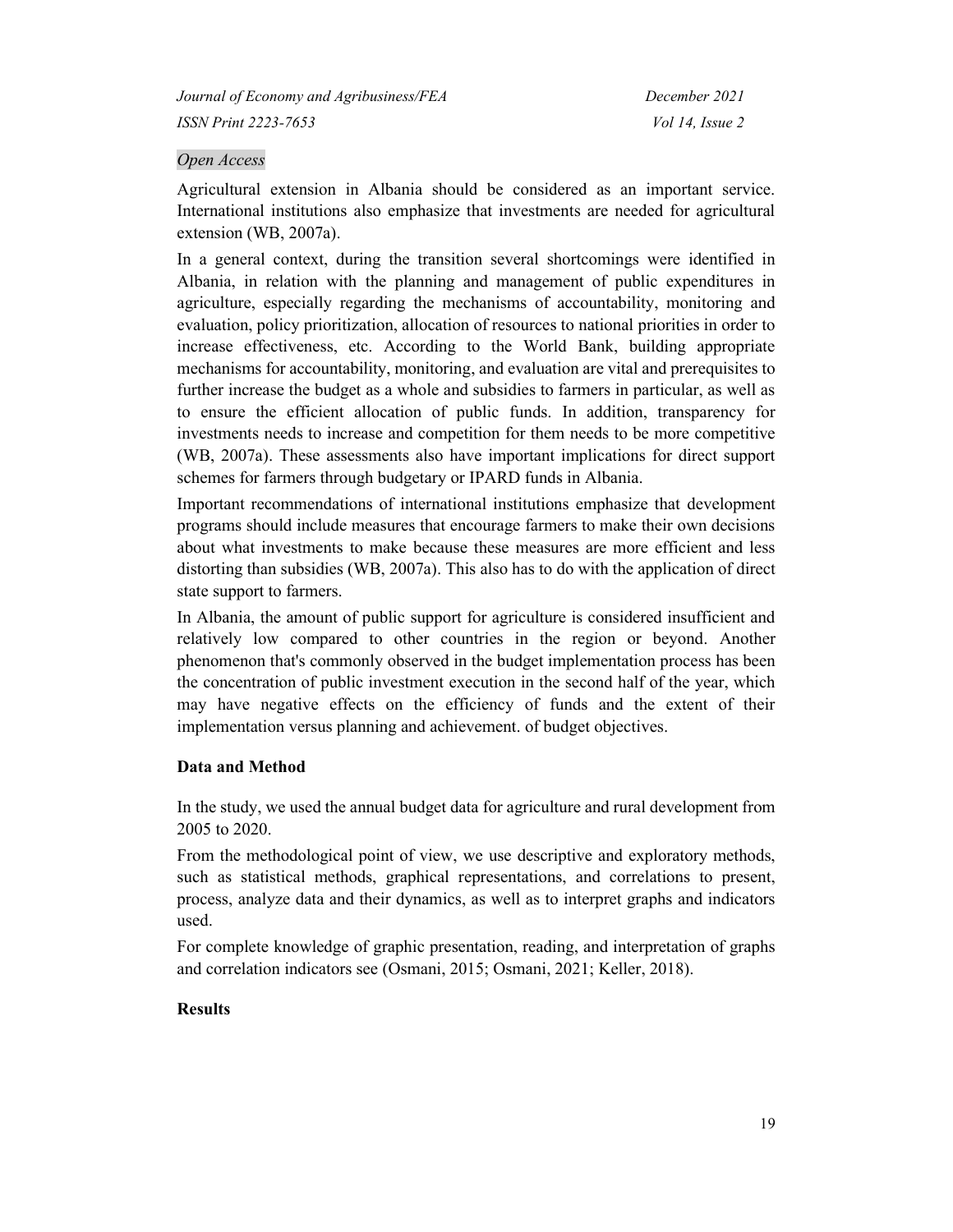# *Open Access*

Figure 1 indicates that the budget for agriculture has been increasing despite fluctuations over the years. The growth trend is approximately linear, more precisely it is a slight concave parabolic trend. The coefficient of determination is almost 83 percent and indicates that this trend is relatively stable, which means that the budget increase has not been fully stable, or control over its size may not have been complete, in one or both aspects of planning or implementation.

In the 16 years of the period 2005-2020, in total the budget has increased by about 70 percent or on average by about 3.6 percent per year, not counting the fluctuations up and down. This does not seem to be a significant increase, especially considering that the value of money in 2020 is not the same as the value of money in 2005.



**Figure1**. Dynamics of the agriculture budget (Year 2005=100 percent)

Figure 2 below provides the opportunity to better judge the increase in the budget for agriculture. We note that the increase in the agricultural budget has not followed the increase in GDP nor in GAP; it is generally lower, with the exception of the year 2016 when we had a larger budget increase than GDP or GAP increase.

In the period 2005-2008, both GAP and GDP increased nominally almost equally, by about 4.7 percent per year (INSTAT). This gives us the right to say that agriculture has not received a budget even in proportion to economic growth (nominal, as long as the budget is nominal). The largest differences were in the period 2010-2014 and the smallest in the period 2005-2009. The degree of fit between the budget and GDP is 48 percent while with GAP it is 56 percent.

Source: MARD, Author's calculations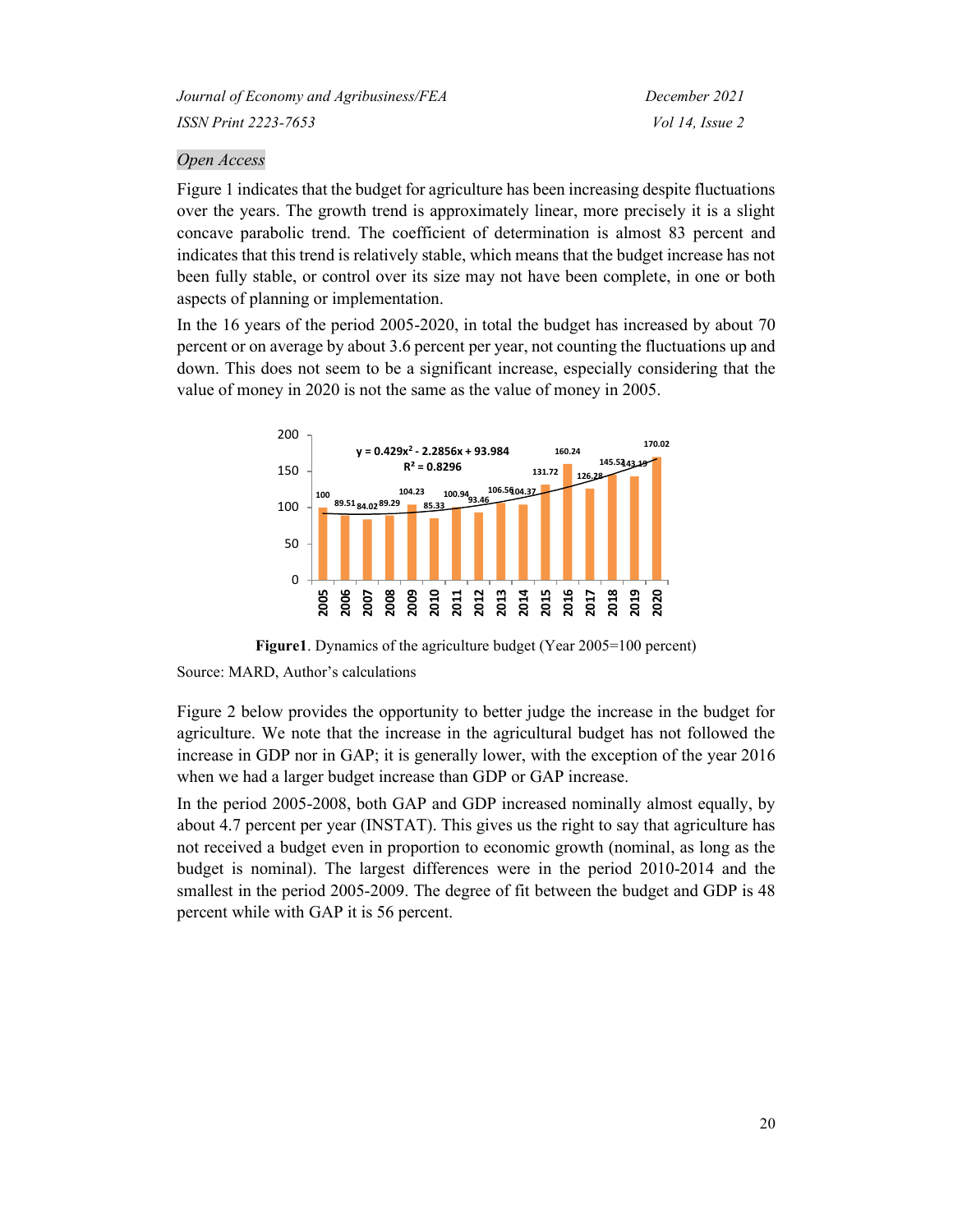#### *Open Access*





Source: MARD, Author's calculations

Table 1 shows that there is a significant correlation model between budget growth and GDP growth, which confirms once again that the time dynamics of these indicators are interrelated or interdependent to some extent. But the fact that  $\mathbb{R}^2$  is quite small (63.5) percent) indicates that this relationship is weak-other factors such as the lack of attention to the agricultural sector or considerations for it as a non-priority sector, have made these dynamics unrelated to a considerable extent.

| Table 1. The public agriculture budget vs GDP) |  |                                        |  |  |                                                           |  |  |
|------------------------------------------------|--|----------------------------------------|--|--|-----------------------------------------------------------|--|--|
|                                                |  |                                        |  |  | Coefficient Std. Error t-ratio p-value Significance level |  |  |
|                                                |  | const 1.566360 0.2934760 5.337 0.0002  |  |  | ***                                                       |  |  |
| <b>PRR</b>                                     |  | $-0.016523$ 0.0041025 $-4.028$ 0.0020  |  |  | ***                                                       |  |  |
|                                                |  | sq PBB 0.000054 0.0000139 3.851 0.0027 |  |  | ***                                                       |  |  |

Note: (\*\*\*) means significant at the level of significance 0.01

| $\mathbf{R}^2$ | <b>0.635</b> S.E. of regression 0.0393 |        |
|----------------|----------------------------------------|--------|
|                | $F(2, 11)$ 9.584 P-value(F)            | 0.0039 |

Figure 3 shows the dynamics of the proportion of the agriculture budget to GDP. This dynamic has the form of a concave quadratic parabola. From 2005 to 2012-2013 the dynamic was characterized by a clear decline, albeit with a declining speed, of the budget-GDP ratio to be restored later and reaches a peak in 2016, starting the decline again after 2016. Plan of 2020 shows a regain of the rapid positive trend, but it remains to be seen the actual realization of the budget for this year. Again, the coefficient of determination, this time lower by almost 59 percent indicates that care to give agriculture a budget in line with GDP growth has been low, differently said the budget for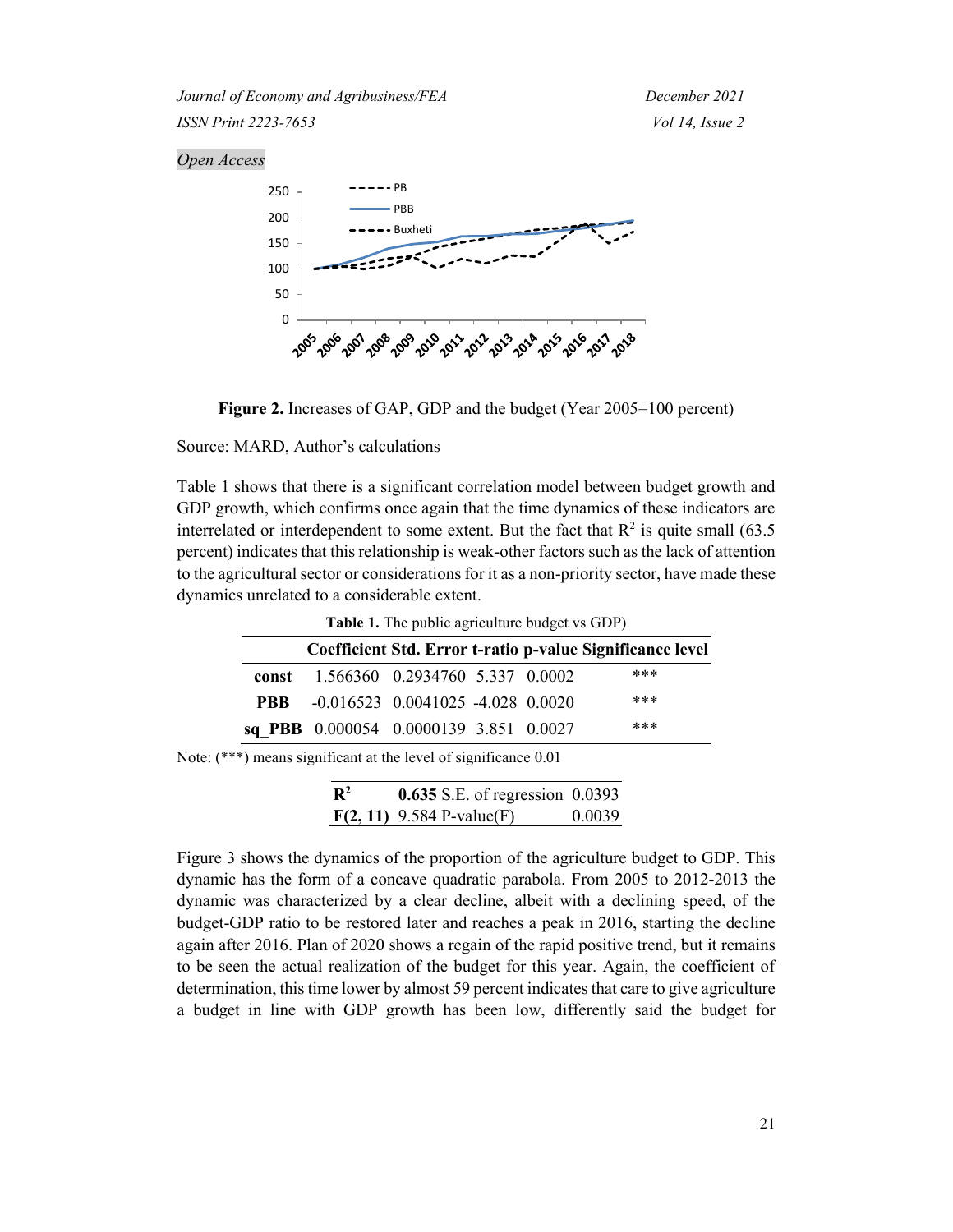#### *Open Access*

agriculture has not been seen in relation to the dynamics of GDP, which may be again an indication that agriculture is not a priority sector.



**Figure 3.** Dynamics of the budget as a percentage against GDP)

Source: MARD, Author's calculations

From figure 4 below we can discover two phenomena. First, investments in rural development until 2014 showed a relatively rapid downward trend (excluding 2013) and then began to grow quite rapidly. Second, the increase in investment in rural development has always been smaller than the increase in the budget as a whole, and for many years the differences between the increases in these indicators are significant. Overall, the determination coefficient between budget dynamics and rural investment dynamics is about 64 percent.



**Figure 4.** Dynamics of the total budget and rural investment (Year 2005=100 percent), (----budget, ───rural investment)

Source: MARD, Author's calculations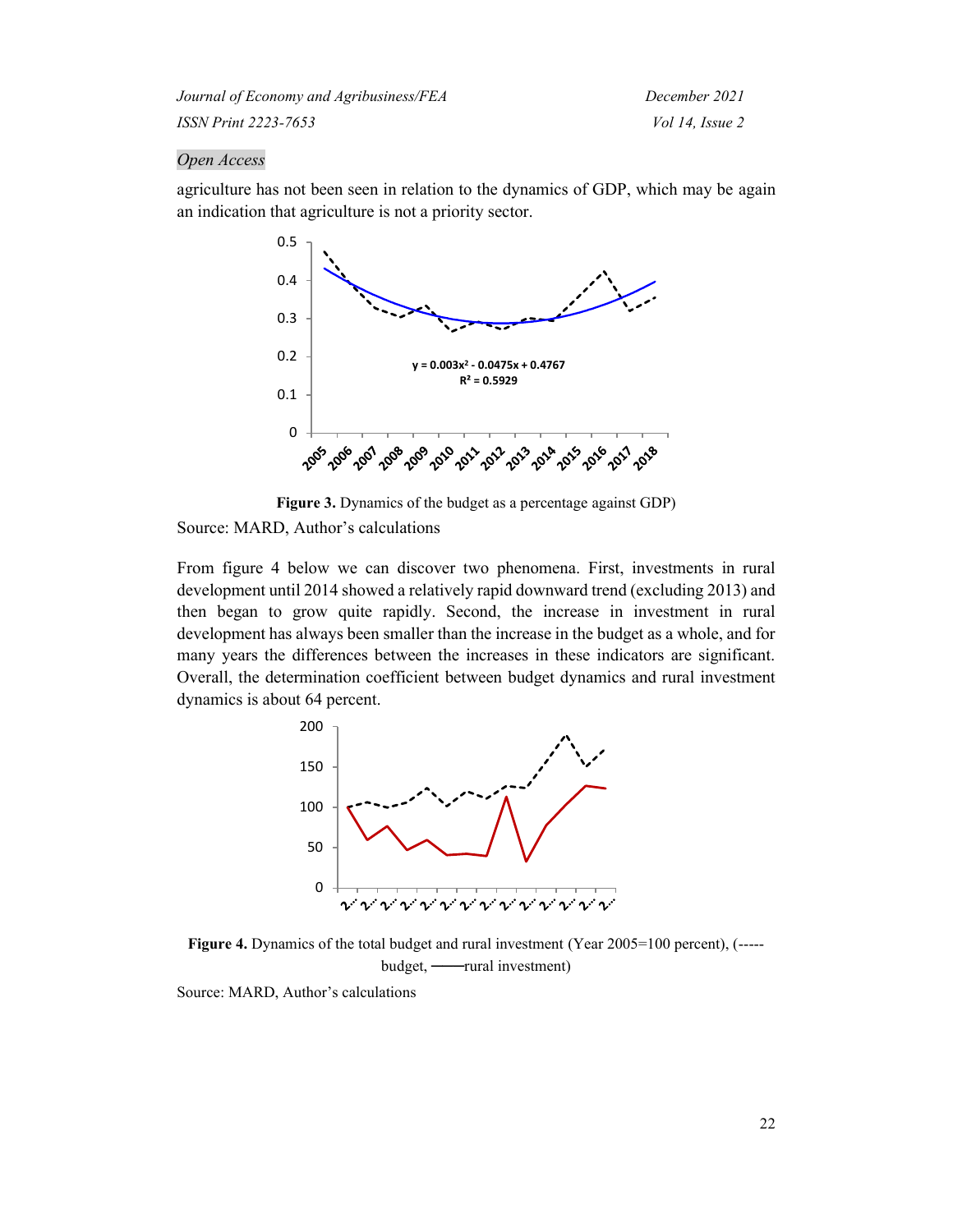#### *Open Access*

Figure 5 below illuminates the dynamics of investments in the field of irrigation and drainage. We find that until 2014 investments had a generally downward and relatively relativistic trend (excluding 2011). From 2014 on, investments for irrigation and drainage have a very fast positive trend (with a significant increase, especially in 2016) and in 2020 (although for 2020 we have presented the planned investments and it is not known how much they will actually be realized). Overall, after 2014 investments in irrigation have been much higher than investments made in the period before 2014.

In relation to the support of the rehabilitation of the irrigation and drainage system, there is a significant shortcoming in the period 2005-2014 when it is known how critical are investments in this area given the problems with irrigation and drainage and their major effects on land productivity and efficiency of agricultural inputs. Therefore, we estimate that in the relative absence of foreign investments, the budget should have supported a more stable and complete rehabilitation of the irrigation and drainage system.



**Figure 5.** Dynamics of the budget for Irrigation & Drainage

#### Source: MARD, Author's calculations

Figure 6 clarifies the situation regarding state support for irrigation and drainage. Throughout the study period support for the irrigation and drainage sector has generally increased more slowly than the agricultural budget. There are even whole periods when the increases are in the opposite direction; in these periods, although the budget of agriculture generally increases, the part related to irrigation and drainage shows a decreasing trend. The overall correlation between budget dynamics and irrigation and drainage is only 57 percent (coefficient of determination). The oscillations in support of the latter are quite large, which may have been associated with additional negative effects on irrigation, and drainage of agricultural land, system maintenance in general, etc.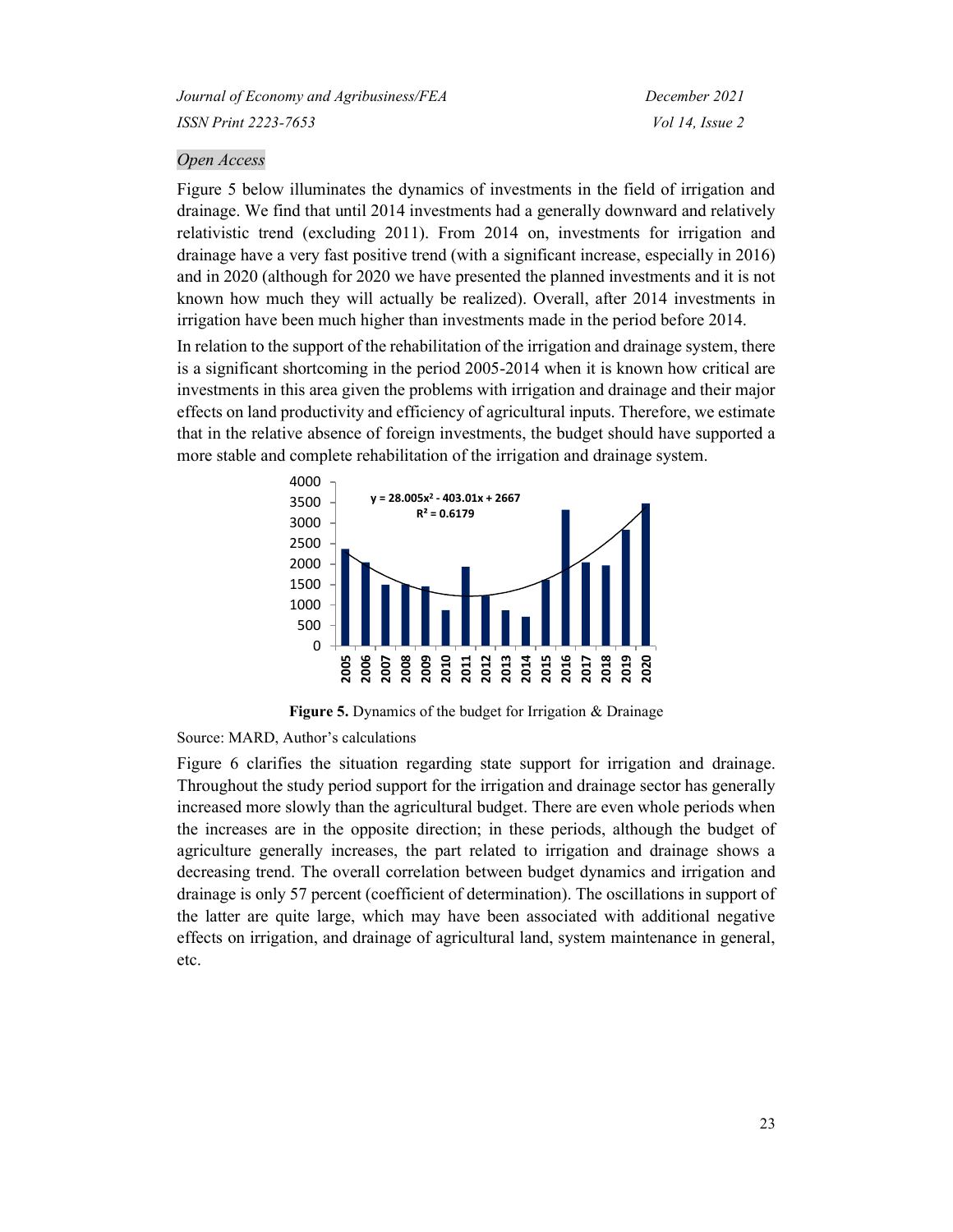### *Open Access*



Figure 6. Dynamics of the total budget and investment for Irrigation& drainage (as a percentage against 2005)

Source: MARD, Author's calculations

Since 2007, MARD (at that time MAFCP) began to directly support the agricultural sector through grants to farmers. This was a new development in the field of agricultural policy and agricultural development in Albania. Support initially went mostly to the fruit and vegetable sector, later to livestock and other sub-sectors or areas.

Direct support to farmers has increased over time. From 2006 to 2013, the average annual growth was 8.7 percent. From 2013 to 2020 (as of plan figures) growth has occurred at 12 percent per year. The amount given for the last seven years is 25 percent higher than the amount given until 2013 (included).

Direct state support from 3.2 million Euros in 2007 amounted to 7.3 million Euros in 2012 and 18 million Euros in 2014 (DCM, 2014). In the period 2007-2012 40 million Euros were spent; only in 2013 6.5 million Euros were spent; in the years 2013-2020, 110 million Euros were spent or are expected to be spent. In 2020 alone, 27 million Euros are expected to be spent (Frida Krifca, Director of ARDA, 14.10.2020)

Figure 7 reveals some phenomena related to direct government support. Overall, the increase in the state support budget in relative terms has been greater and has grown faster than the agricultural budget as a whole, and this is a positive event. The exceptions are the years 2006, 2007, and 2017. The increase in the state support budget has occurred with many large fluctuations, which implies an unsustainable support policy. The overall proven trend of support is positive but rapidly declining. However, overall the correlations between the two dynamics are very small; only 1.8 percent.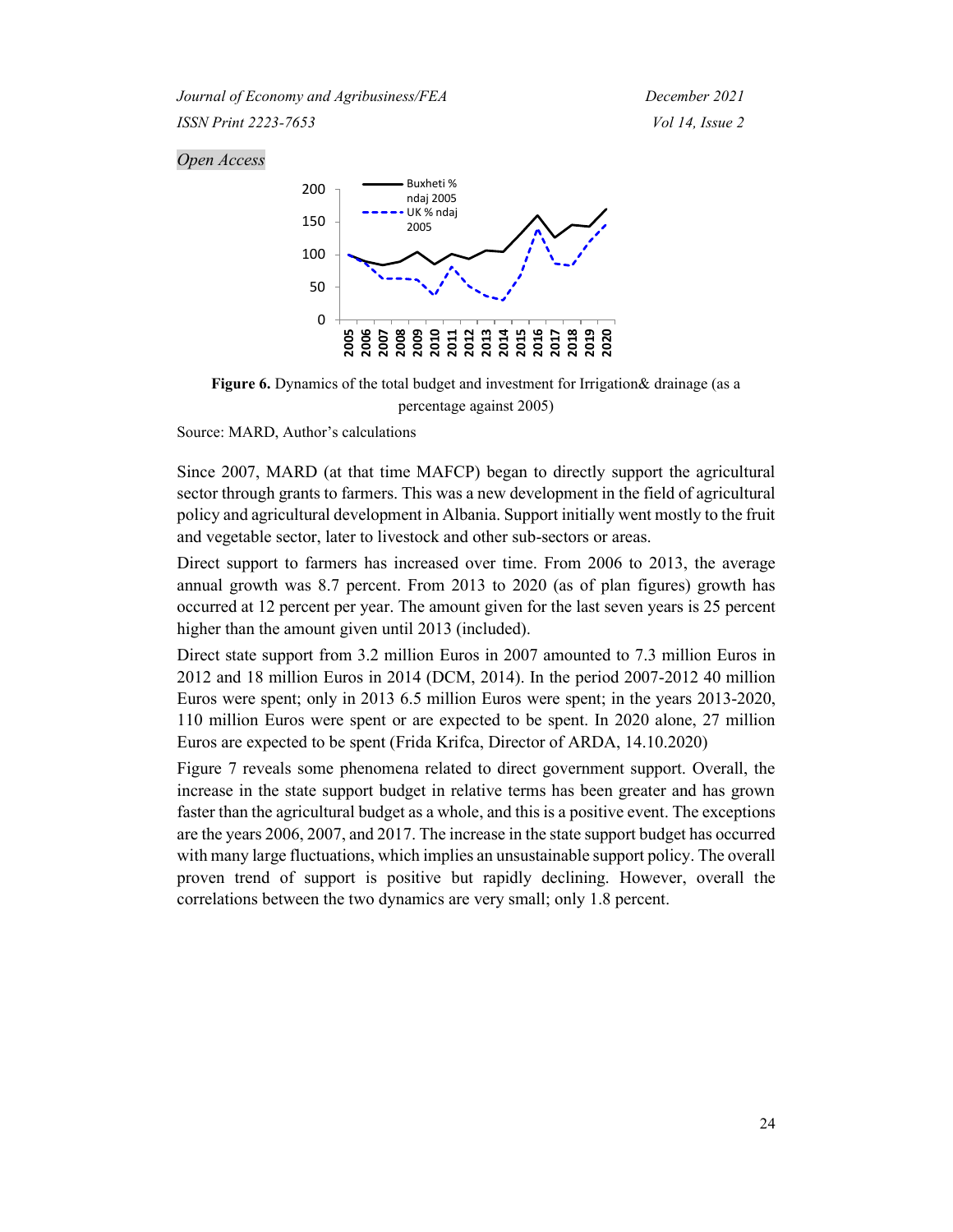#### *Open Access*



**Figure 7.** Dynamics of the budget for support schemes (2005=100 percent)

Source: MARD, Author's calculations

Direct support to agriculture is considered low. In Kosovo, with an area of used agricultural land (excluding meadows and pastures) of almost 200 thousand ha (about 40-45 percent of that of Albania), for the period 2014-2018, direct support has been about 24 million Euros per year (MAFRD, 2018).

The agriculture of the European Union has been heavily subsidized and accounts for about 40 percent of the EU budget. In Albania, the local government has also contributed little with investments in agriculture (Kotorri et al., 2016).

Interaction between farmers and state institutions could better outline farmers' needs, their extent, priorities, and ways of support. But there are estimates that the interaction between farmers and institutions does not exist (Kotorri et al., 2016). As we have assessed above, this is an important factor that would affect the success not only of the state support program for farmers but also of all agricultural budget programs.

FAO estimates that there are many problems in the application process for support from farmers, such as the criteria set for the NIPT and the farmer card, problems with the farmers' register (incomplete), lack of title deeds, distrust in the benefits of the schemes, requests to pay health and social insurance from farmers, difficulties in building permits, a long list of application documents, etc. (FAO, 2018).

One of the active programs of the agricultural budget is agricultural advisory services or agricultural extension, information, and research. For the period 2005-2013 from this program are spent about 700 ALL / farm per year, while for the period 2013-2020 about 800 ALL / farm per year.

The dynamics of the budget for research, information, and advice (RIA) is more or less parabolic, with a kind of downward trend until 2015 and increasing afterward (Figure 8 Fluctuations around the trend are, large especially in the years 206, 2007, and 2016- 2018.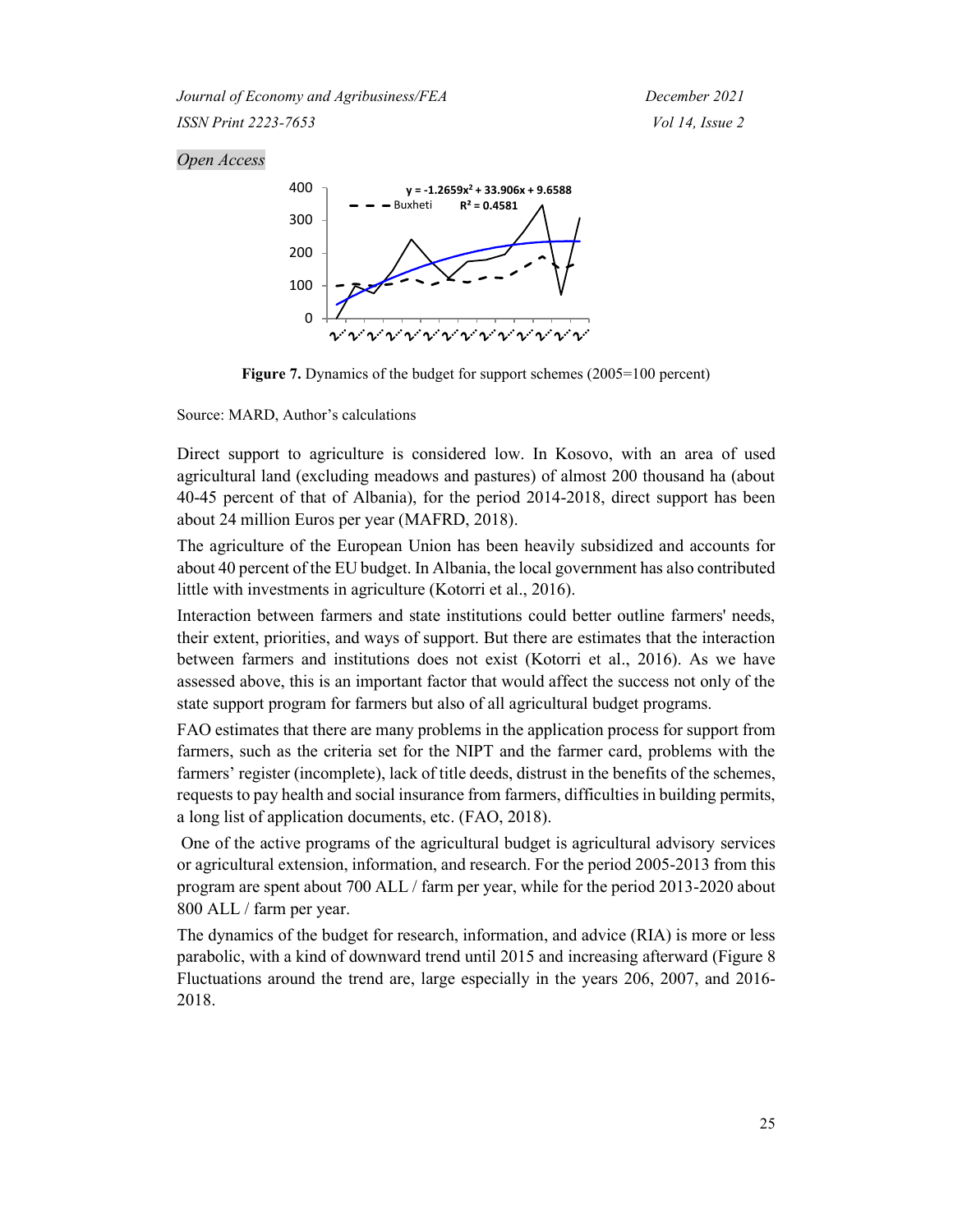# *Open Access*



**Figure 8.** Dynamics of the budget for RIA

Source: MARD, Author's calculations

The dynamics of change in RIA have not followed at all the dynamics of agricultural budget growth- in the last two years the two dynamics are similar, where the budget increase for RIA is better approximated to the increase of the agriculture budget. The correlation between the two dynamics is only 14 percent (Figure 9).



**Figure 9.** Dynamics of the total budget and RIA budget (2005=100 percent)

Source: MARD, Author's calculations

Investments are undoubtedly the most important component of the budget. Figure10, shows that domestic investments until 2010 have had a negative trend and they started growing after 2010, although not without fluctuations. Foreign public investment until 2013 was generally declining and growing steadily after 2013, although even these fluctuate. After 2013, the increase in investments generally follows the trend of increasing the agricultural budget despite the fluctuations. However, real investment growth given the trend of money depreciation over the years is lower than it looks from the graphs. In general, the correlation between the dynamics of the budget and that of foreign investments is only 7 percent, while domestic investments only 4 percent.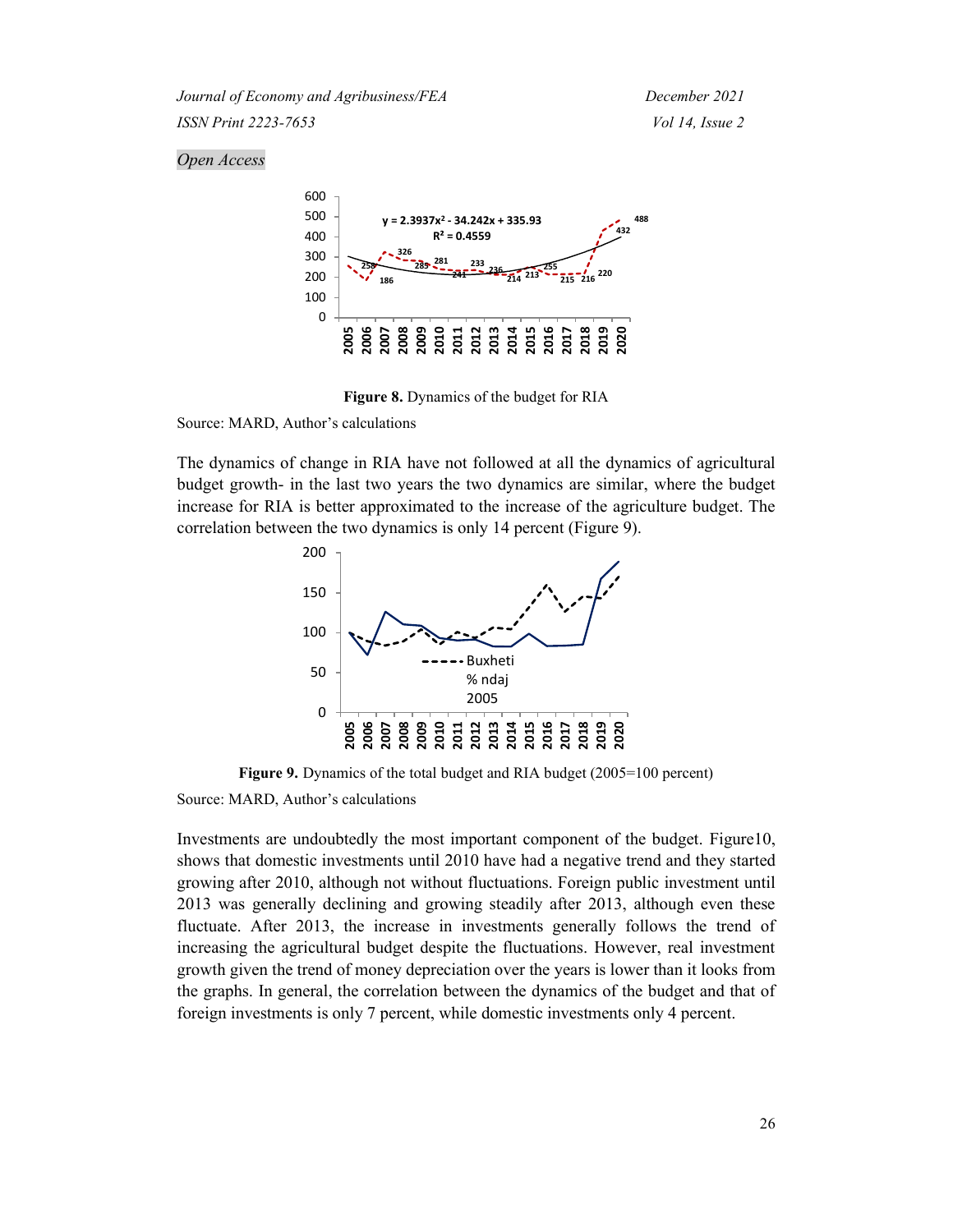#### *Open Access*



**Figure 10**. Dynamics of the total budget and investment

Source: MARD, Author's calculations

A separate analysis could be performed on the structural dynamics of some of the key budget components compared to the dynamics of the budget as a whole.

Figure 11 shows how the share of salary and operating expenses has changed over the years. Operating expenses generally increase until 2015 and then their weight decreases despite the budget increasing. Wage spending increased until 2010, but then their trend is generally down despite the budget increase. We consider these to be good changes. In general, the correlation between the budget dynamics and the salary dynamics is 26 percent, while with the operating expenditure dynamics only 2 percent.



**Figure 11.** Dynamics of the total budget and the share of salaries and operating costs Source: MARD, Author's calculations

Foreign investment until 2009-2010 was significantly and steadily declining; then it started growing but at a slow pace and with frequent fluctuations. Domestic investment can be considered stagnant, with the exception of some ups and downs in the period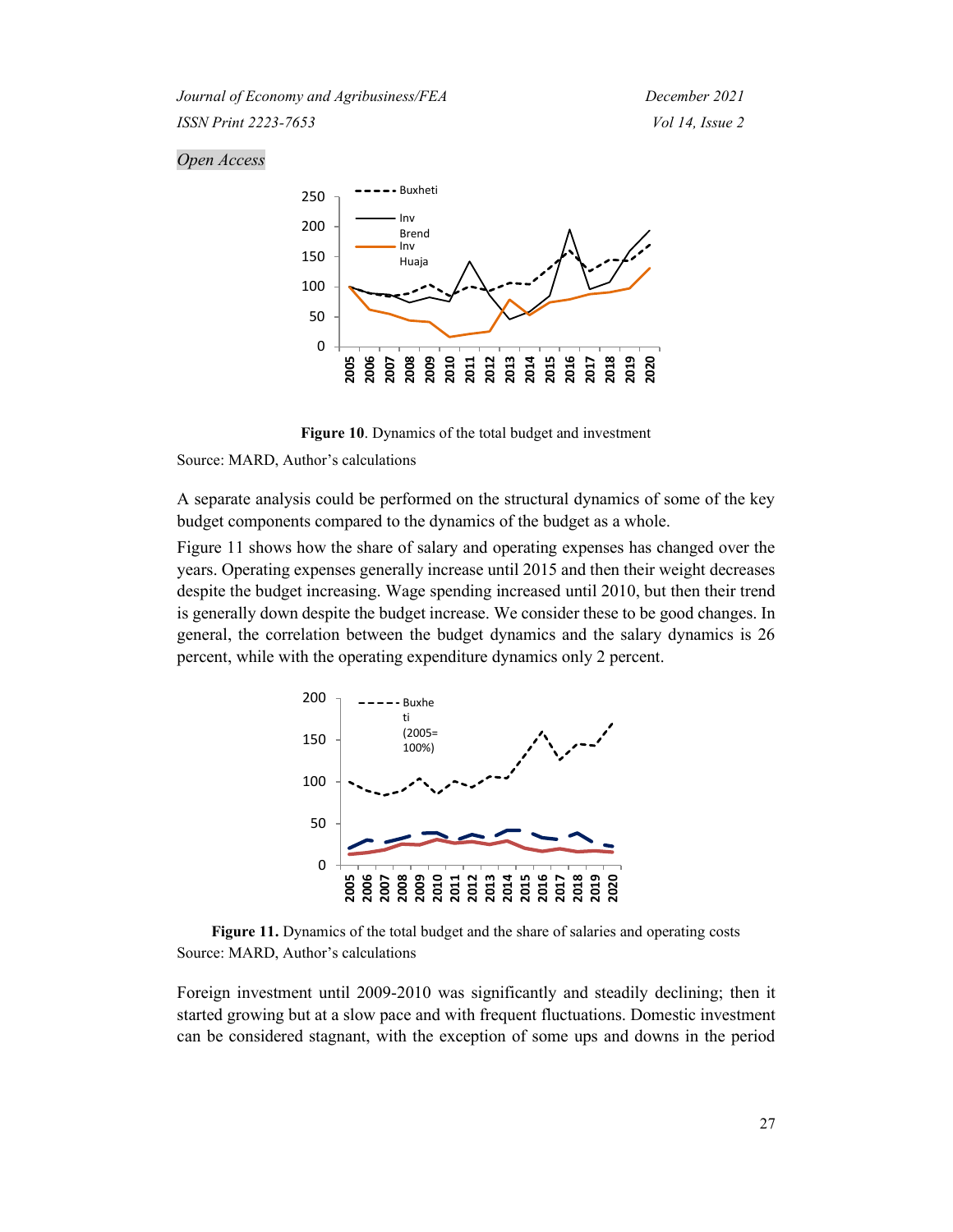### *Open Access*

2011-2016. It seems that foreign investment has not followed the upward trend of the budget, especially after 2010. Overall, the correlation between the dynamics of the budget and the dynamics of the weight of foreign investment is 66 percent, while the correlation with the dynamics of the weight of domestic investment is 17 percent.



**Figure 12.** Dynamics of the total budget and the share of investment

Source: MARD, Author's calculations

Figure 13 shows that weight of the food safety budget has a slight upward trend until 2014 and then it is characterized by a mild downward trend. This weight has not followed the upward trend of budget expenditures as a whole.



**Figure 13.** Dynamics of the total budget and the share of food safety budget

#### Source: MARD, Author's calculations

Irrigation and drainage occupy a priority place in the agriculture budget. It seems that there has not always been enough money to rehabilitate the system; however, by 2013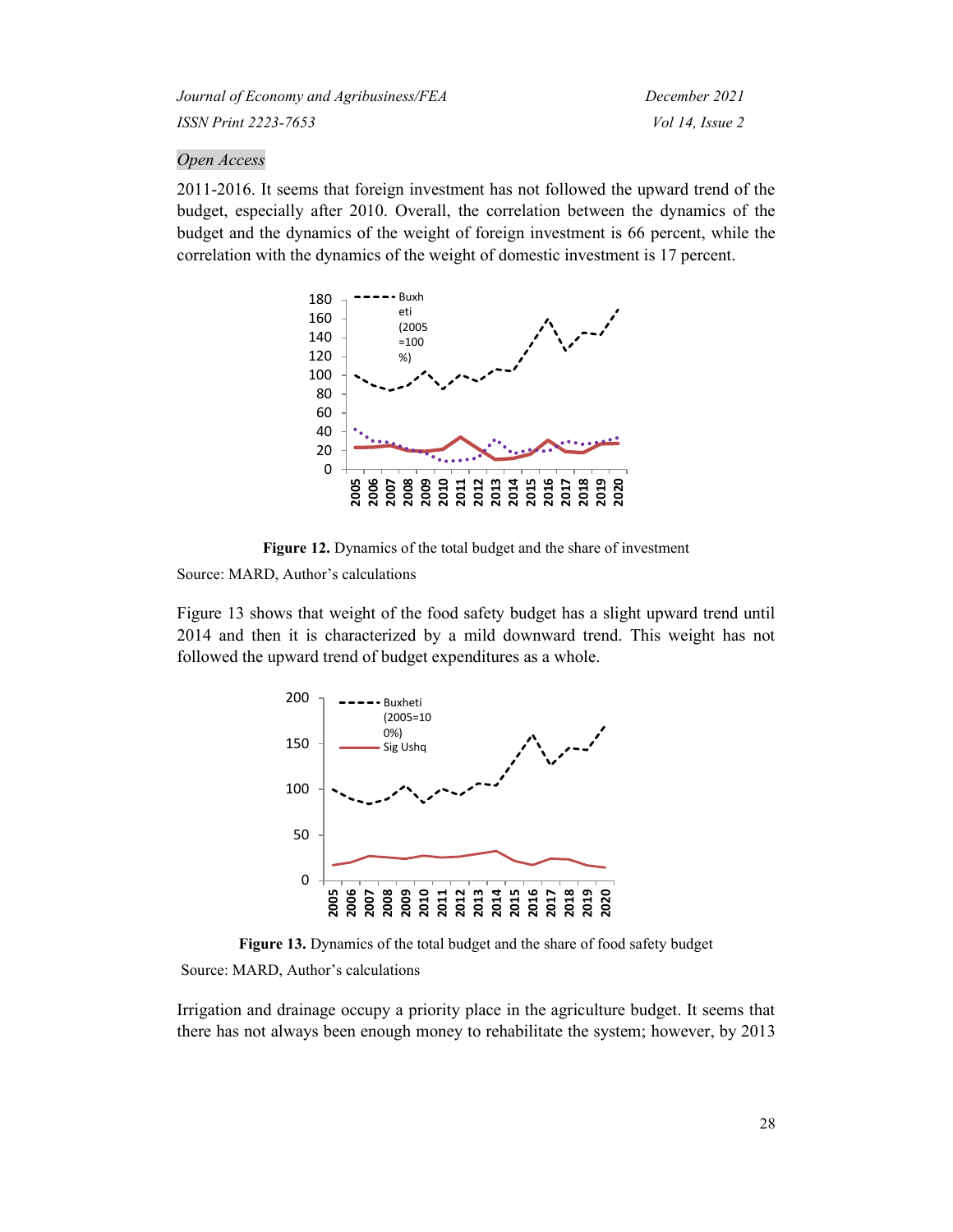#### *Open Access*

the weight of this program in the agriculture budget has been declining. Then there is a slight growth but with noticeable fluctuations. The correlation between budget dynamics and the weight of investments for irrigation and drainage is 57 percent.



**Figure 14.** Dynamics of the total budget and the share of irrigation & drainage Source: MARD, Author's calculations

Rural development as a whole presents a positive dynamic, and it is slight and relatively stable, however smoother than the budget dynamics as a whole. The budget weight of the direct support schemes presents a generally positive but slight dynamics until 2016 (with a significant peak in 2009) and then it is characterized by strong declines and increases. In general, the correlation between budget dynamics and the weight of rural development dynamics is 64 percent, while the correlation with the dynamics of the weight of schemes is only 30 percent.



**Figure15**. Dynamics of the total budget and the share of rural development and support schemes

Source: MARD, Author's calculations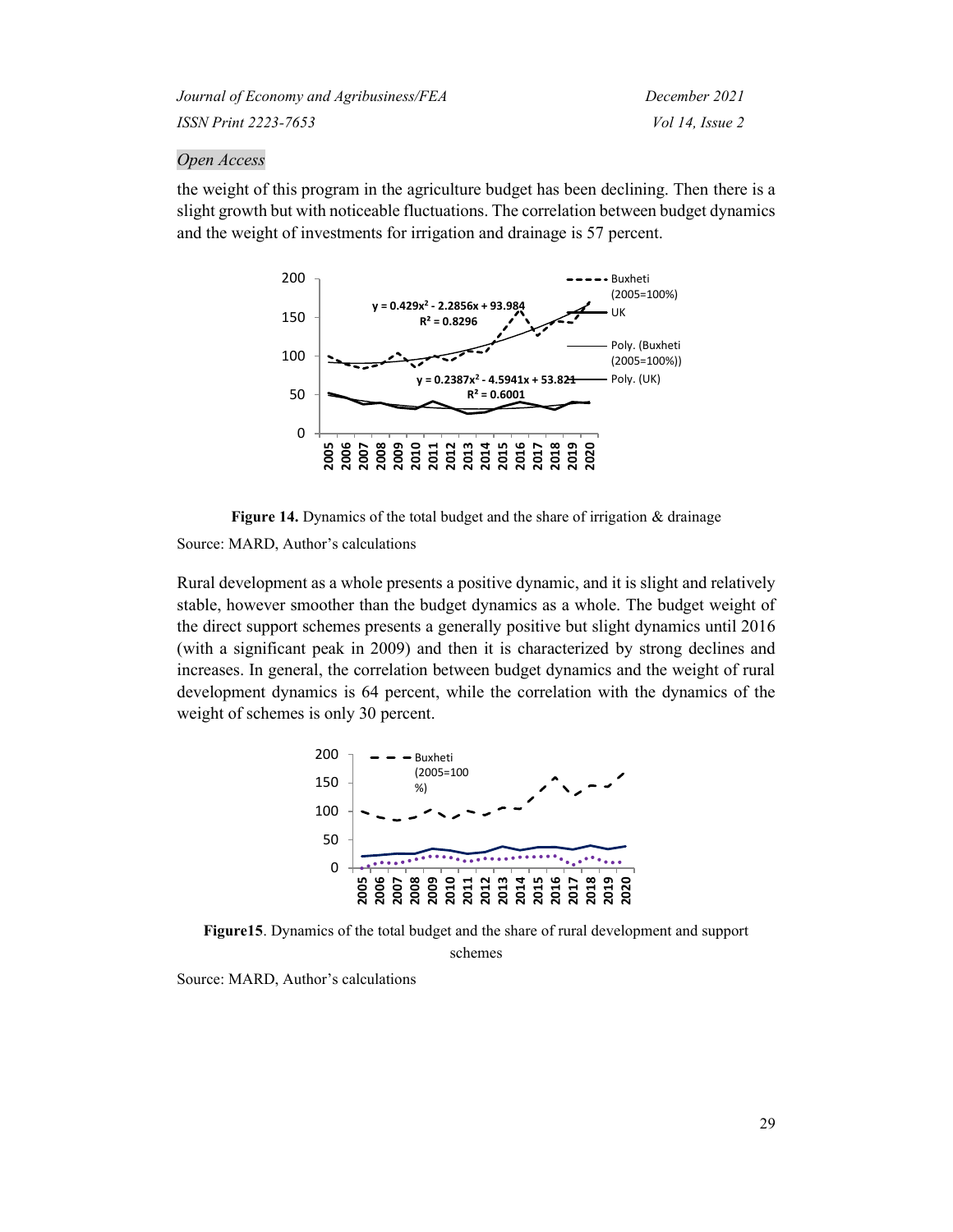### *Open Access*

Another problem that is found regarding the agriculture budget is the significant nonrealization of strategic objectives related to its growth over the years, non-realization that reaches up to 30 percent (the year 2017).

| Year | <b>Total actual budget</b><br>in million ALL | <b>Objective of ISARD</b><br>2014-2020 | <b>Actual budget vs</b><br>objective in percent |
|------|----------------------------------------------|----------------------------------------|-------------------------------------------------|
| 2014 | 6636                                         | 8071                                   | 82.2                                            |
| 2015 | 8375                                         | 8486                                   | 98.7                                            |
| 2016 | 10188                                        | 10805                                  | 94.3                                            |
| 2017 | 8029                                         | 11529                                  | 69.6                                            |
| 2018 | 9252                                         | 12168                                  | 76.0                                            |
| 2019 | 9104                                         | 12292                                  | 74.1                                            |
| 2020 | 10810                                        | 14777                                  | 73.2                                            |

**Table 2.** The actual budget and its strategic objectives (2014-2020)

Source: MARD, ISARD 2014-2020

### **Discussion and Conclusions**

The main focus of this study was analyzing the pattern of the public budget for agriculture and identifying its characteristics. As we have estimated the budget for agriculture has been and is not sufficient. This is argued be largely unmet financial needs for the rehabilitation of the irrigation and drainage system and the limited direct support for agriculture, as well as the very ambitious but unfulfilled government forecasts for larger budgets as forecasted in the strategy for rural and agricultural development. Insufficient public budget and private sector investment could put Albania in a poverty trap.

The growth of the agricultural budget over the years is low (3.6 percent per year). It is well below the growth rate of Gross Domestic Product (GDP) by 4.7 percent per year, and also below the growth rate of Gross Agricultural Production (GAP) by almost 4.7 percent per year. Moreover, if we take into account that budgets are not expressed in the present value of money, the absolute real budget increase would much smaller than what the nominal figures show.

The fact that the budget for agriculture is not seen in relation to the dynamics of GDP may be an indication that agriculture is not considered a priority sector.

The rate of budget increases for its specific programs is often much lower than the budget increase as a whole. For example, the correlation between budget dynamics and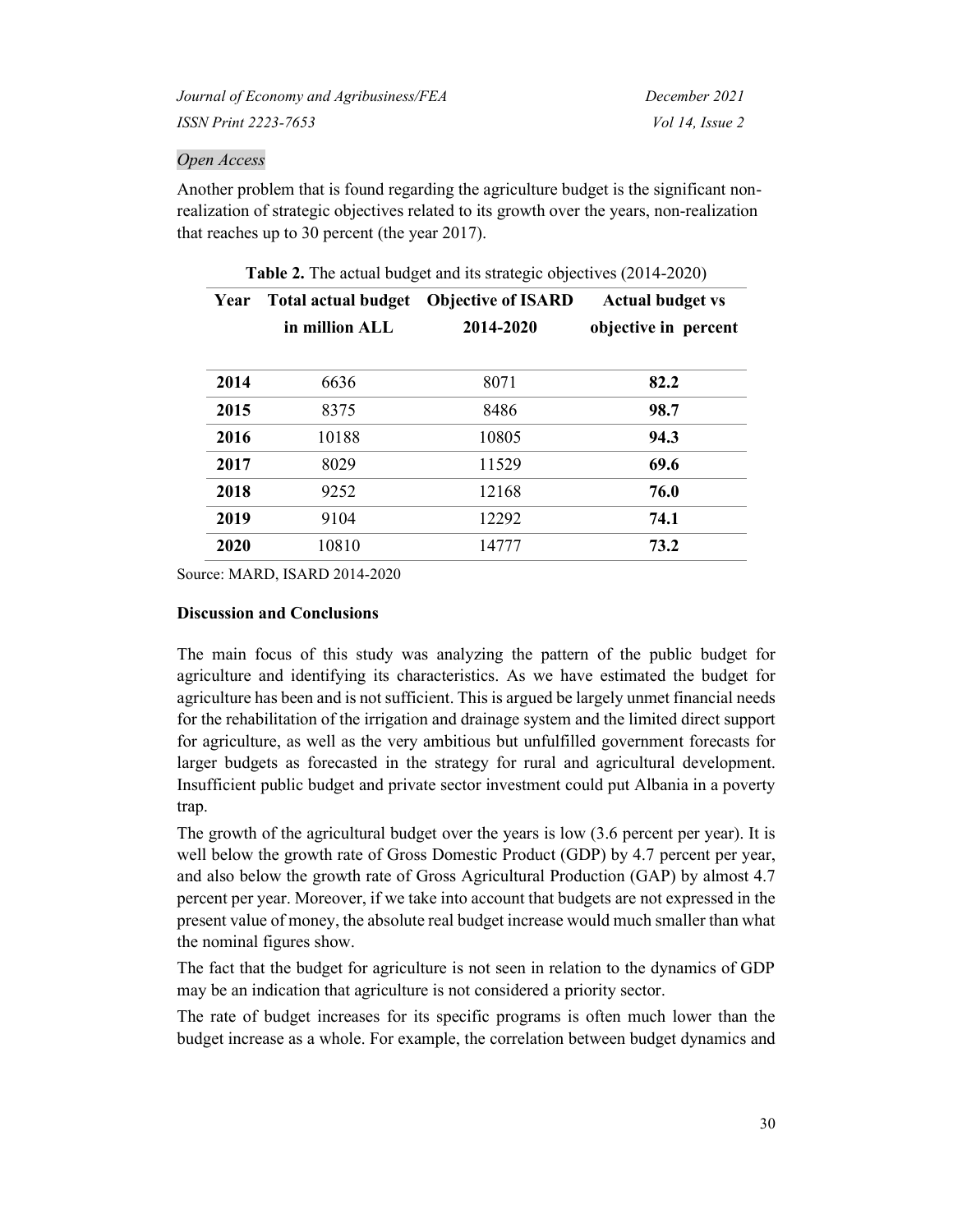#### *Open Access*

rural investment dynamics is about 64 percent. For the irrigation and drainage sector, investments for almost 10 years (from 2005 to 2014) are in a clear downward trend, given the great need for rehabilitation and maintenance of the system, with significant effects on productivity and agricultural production. Given the importance of the agriculture sector for improving the living of the population and the reduction of poverty, but also for the overall economic development of Albania, being the foreign publicly allocated investment relatively absent, the public budget should have supported more sustainably and fully the rehabilitation of the irrigation and drainage system.

Within the overall budget and the programs, it covers, priority programs should be outlined more seriously, and their budget should be increased no less, if not faster, than the budget increase as a whole. In the long run, we estimate that these programs are the rehabilitation of the irrigation and drainage system, support schemes for farmers, as well as the information and advisory including the agricultural research. Of course, the issue of priorities is something dynamic, which can change with time, so their discussion should also be a dynamic process.

The direct support of farmers in relative terms has generally increased faster than the agriculture budget, but with large fluctuations from year to year. This shows that direct support policy has not been consistent. On the other hand, it is considered too insufficient and small compared to the needs and compared to the budget that surrounding countries or beyond dedicate to agriculture.

Budget increases for specific budget programs are often characterized by significant fluctuations and often do not present clear trends. This is more visible in the case of the direct support budget, but also in the case of the budget for rural development, irrigation, and drainage and, in general, for domestic investments, but not only. Thus, the overall correlation between budget dynamics and irrigation and drainage is only 57 percent; between budget and investment for irrigation and drainage only 64 percent; and that between budget and direct support only 1.8 percent. Large fluctuations are indicative of a lack of control over development priorities within the sector and a lack of seriousness in allocating sufficient budget for specific programs, although the overall budget trend has been characterized by steady growth.

As seen in their dynamics over the years, by-program structural budget changes are generally slower or lower than relative budget growth. This happens with some of the budget components like irrigation and drainage, food safety, direct support schemes, and investments. This dictates the need to re-discuss priorities within the budget and progressively increase the budget weight of programs that are considered priorities.

Strategic budget-related objectives for agriculture often deviate significantly from actual or planned budgets over the years. This is due to the failure to meet budgeting needs with strategic objectives.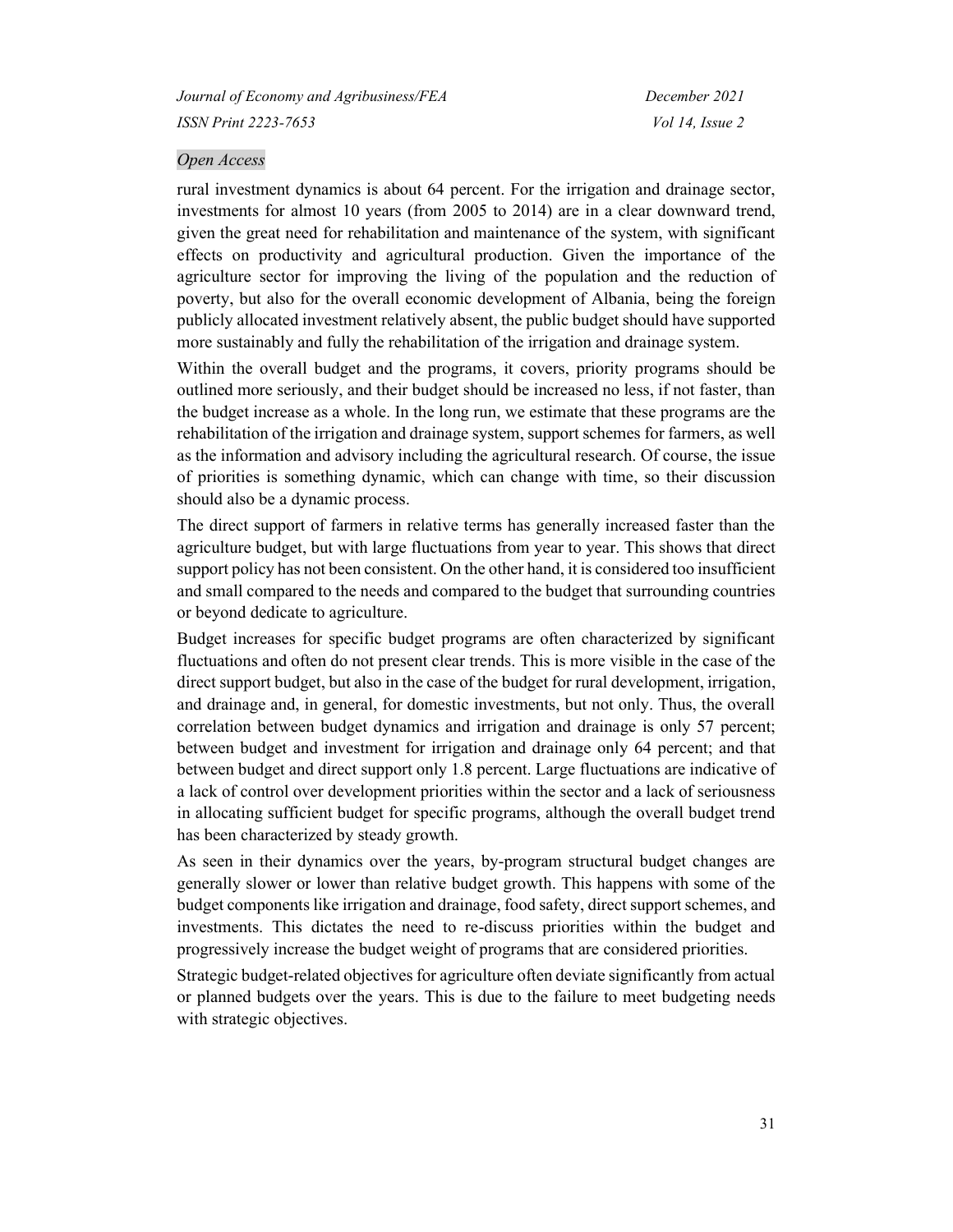# *Open Access*

The literature highlights that the process of consulting and discussing the budget at the time of its drafting with farmers and other stakeholders is non-participatory, which constitutes a disagreement with one of the main principles of performance-based budgeting, that of broad consultation with related actors and with the public.

# **Recommendations and policy implications**

The study results in a number of policy recommendations or implications that can improve its budgeting process, efficiency, and effectiveness.

Agriculture should be regarded as a priority sector due to the size of the sector and the agricultural population as well as the effects of agricultural development on poverty reduction. The support that agriculture should receive should be above the GDP growth rate.

Albania needs to avoid falling into the poverty trap, through larger investments being made along with well-defined priorities and increasing their efficiency.

The budget for agriculture must be increased imperatively and in sufficient proportions to solve problems that have remained unresolved for years, to support productivity growth and rising living standards, because, as the literature points out, the increase in production and agricultural development is closely related to the increase in the standard of living of people living in rural areas, most of who live in or with agriculture, but also to the increase in living standards in urban areas and the economic growth itself of the country in general. This concerns in particular the completion of irrigation rehabilitation but also the drainage of agricultural lands.

Given the remarkable fluctuations in the budget over the years, the lesson we should learn here is that agricultural development priorities, as long as they remain so, must be reconsidered and then supported in a sustainable way.

Regarding direct state support, increasing transparency, starting with the selection of winners is quite critical. In addition, improving the process of monitoring and evaluating schemes is also critical to improving the efficiency of support. Increasing the amount of subsidies is a must, but it should be conditioned by institutional strengthening and increased absorption capacity, to make sure that subsidies are effective and efficient.

The budget for agricultural advisory, information, and research is extremely low. In Albania, are spent about 700-800 ALL per year for each farmer. Also, its dynamics are stagnant for almost the entire period under study. The positive is the fact that from 2019 there are clear signs of budget increase for this program. The literature emphasizes the need for large investments and funding from the side of the government as well in this regard; however, the way this support should be provided needs discussion.

Consultation with agricultural development actors should be realistic, transparent, and effective. This guarantees better allocations of funds in terms of efficiency, better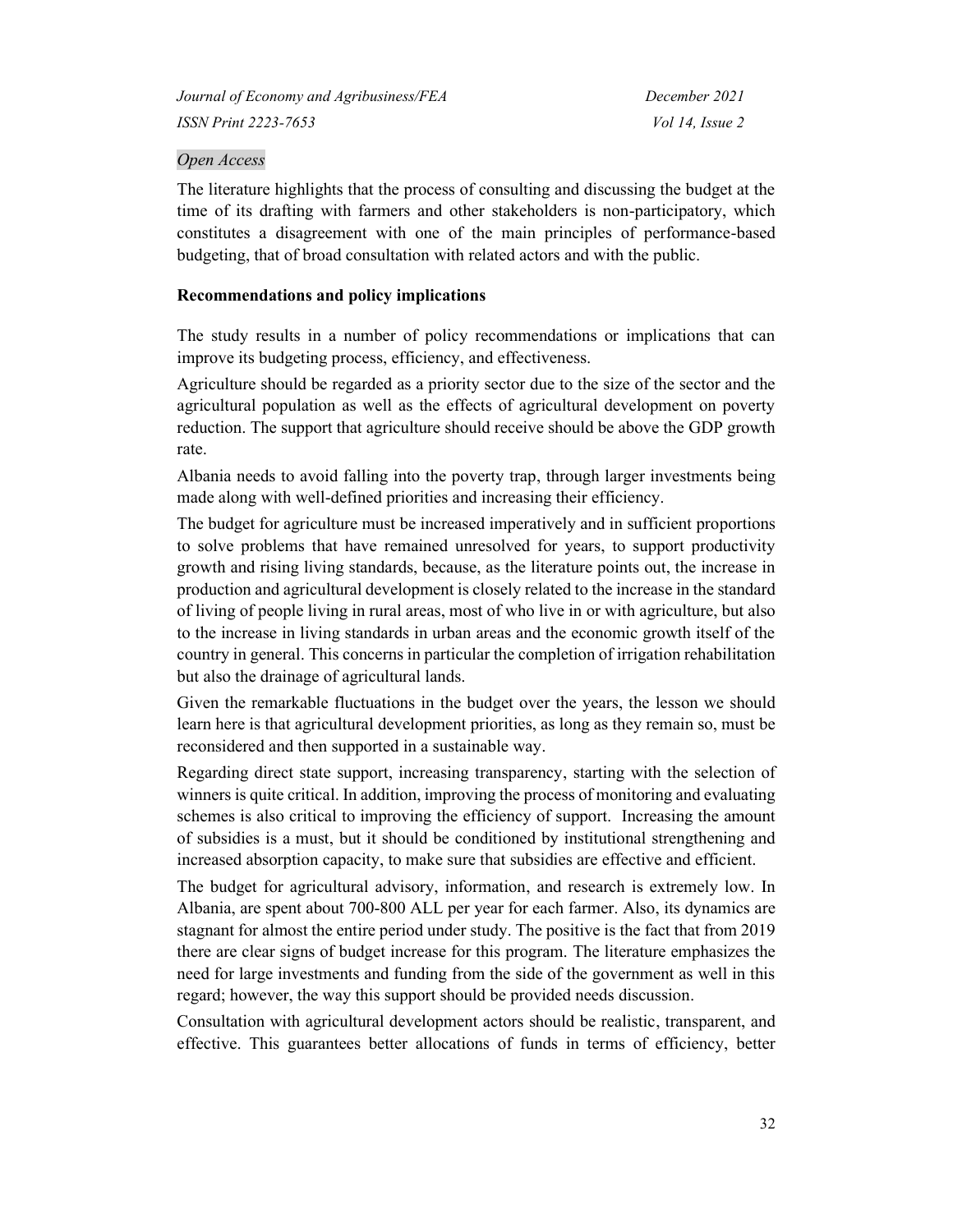# *Open Access*

prioritizing, better identification, and support to real needs. It could also contribute to improving policy measures for their implementation, as well as effective support by the government in the implementation of the budget.

Structures related to the planning and drafting of agricultural development strategies should be more serious and more professional in setting objectives (ambitious but also achievable and related to the budget); otherwise, their failure cannot be avoided and justified.

Improving transparency for all budget programs regarding their design and execution, for all its components, is vital in terms of efficiency. In this regard, it is important to improve, except for its monitoring, the impact assessment of investments and expenditures. Performance-based budgeting (PBB) would have indisputable positive effects in this aspect, because PBB is the budget that provides information on what agencies have done or will do with the money they have at their disposal (OECD, 2019).

# **References**

- Barrett, Ch. and Swallow, B. M. (2005). Dynamic poverty traps and rural livelihoods. In *Rural Livelihoods and Poverty Reduction Policies*", Edited by Frank Ellis and Hade Freeman. Routledge studies in development economics, the Taylor & Francis Group.
- Cafiero, C. (1993). *Agricultural Policies in Developing Countries* (Training material). National Agriculture Policy Center (NAPC), FAO Project GCP/SYR/OO6/ITA. Based on the book of Frank Ellis, American Journal of Agricultural Economics, May 1993. DOI: 10.2307/1242939. Retrieved December 4, 2020 from[:https://www.academia.edu/24282393/Agricultural\\_Policies\\_in\\_Developing\\_Cou](https://www.academia.edu/24282393/Agricultural_Policies_in_Developing_Countries) [ntries.](https://www.academia.edu/24282393/Agricultural_Policies_in_Developing_Countries)
- Curristine, T., Lonti, Z. and Isabelle Joumard (2007). Improving Public Sector Efficiency: Challenges and Opportunities. *OECD Journal on Budgeting* Volume 7-No. 1. 2007. Retrieved November 10, 2020 from https://www.oecd.org/gov/budgeting/43412680.pdf
- FAO (2009). Rethinking public policy in agriculture Lessons from distant and recent history, by Ha-Joon Chang. *POLICY ASSISTANCE SERIES 7*. Retrieved October 13, 2020 from: http://www.fao.org/3/i1217e/i1217e.pdf
- FAO (2018). Market value chain analysis of selected sectors, Albania. Retrieved October 13, 2020 from:<http://www.fao.org/3/I8909EN/i8909en.pdf>
- Fozzard, A. (2001). The Basic Budgeting Problem Approaches to Resource Allocation in the Public Sector and their Implications for Pro-Poor Budgeting. Working Paper 147. Centre for Aid and Public Expenditure, Overseas Development Institute, London. Retrieved October 13, 2020 from: https://www.odi.org/sites/odi.org.uk/files/odiassets/publications-opinion-files/2069.pdf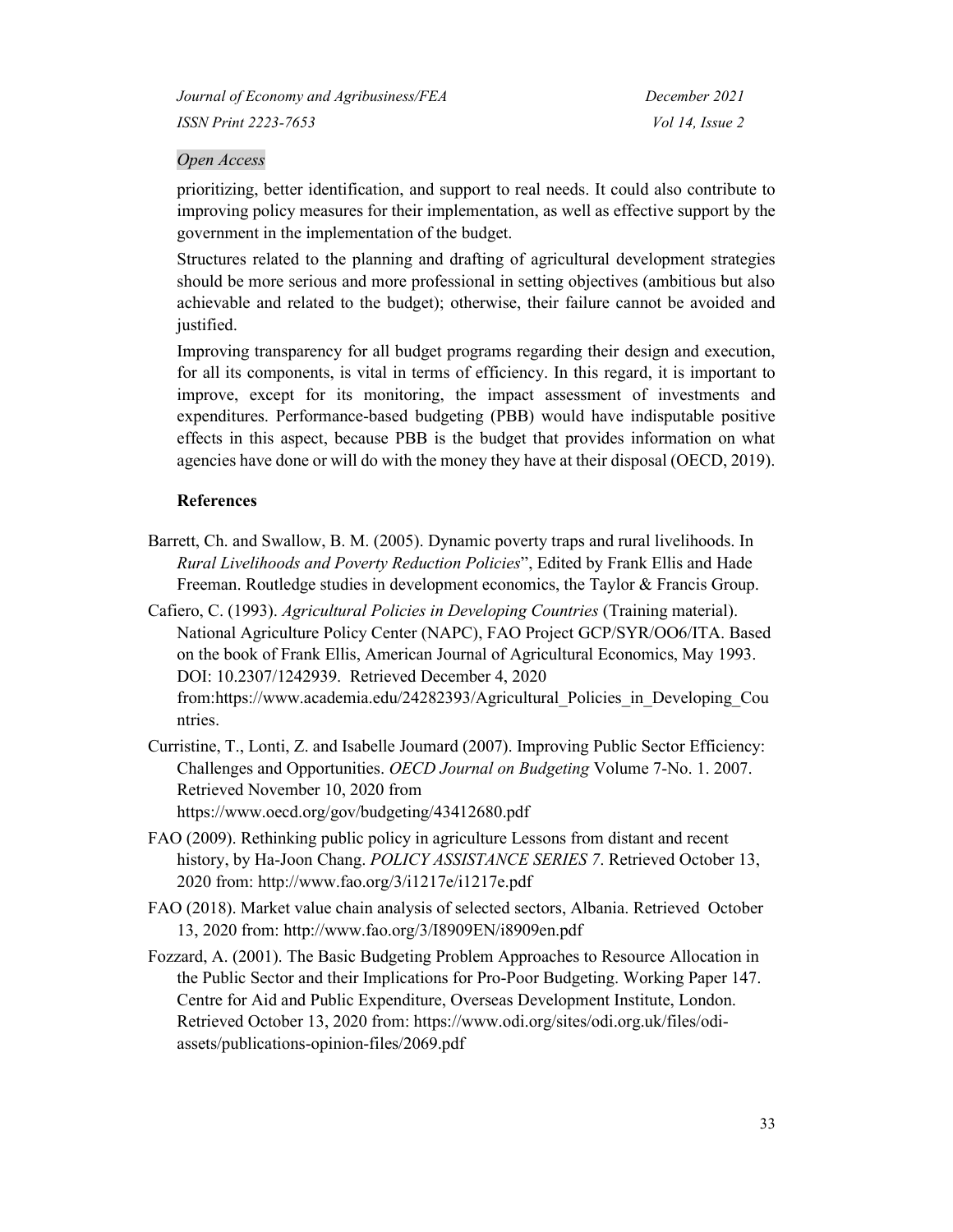#### *Open Access*

- Howard, M. (2001). *Public Sector Economics for Developing Countries*. University of the West Indies Press.
- Keller, G. (2018). Statistics for Management and Economics,  $11<sup>th</sup>$  ed., Cengage Learning.

Kotorri, A. and Prifti, R. (2016). *Initiative of the participating farmers: The cooperative as a means of economic growth and policy instrument*. Retrieved September 19, 2020 from:<https://library.fes.de/pdf-files/bueros/albanien/13139.pdf>

MBPZHR (2018). Ministry of Agriculture, Forestry and Rural Development-Agriculture in Figures and charts. Retrieved September 20, 2020 from: [https://www.mbpzhr](https://www.mbpzhr-ks.net/repository/docs/Bujqesia_ne_figura_dhe_shifra.pdf)[ks.net/repository/docs/Bujqësia\\_në\\_figura\\_dhe\\_shifra.pdf](https://www.mbpzhr-ks.net/repository/docs/Bujqesia_ne_figura_dhe_shifra.pdf)

Mogues, T. (2012). What Determines Public Expenditure Allocations? A review of theories and implications for agricultural public investment. FAO, ESA Working Paper No. 12-06 October 2012 Agricultural Development Economics Division. Retrieved May 14, 2020 from:<http://www.fao.org/3/ap107e/ap107e.pdf>

Norton, R. D. (2004). *Agricultural Development Policy Concepts and Experiences*. John Wiley & Sons Ltd.

- OECD (2012). Agricultural Policies for Poverty Reduction, OECD Publishing. Retrieved October 13, 2020 from: bttp://dx.doi.org/10.1787/9789264112902-en (Jonathan Brooks. A Strategic Framework for Strengthening Rural Incomes in Developing Countries).
- OECD (2014). 10 Principles of budgetary governance. Retrieved October 5, 2020 from: [https://www.slideshare.net/OECD-GOV/sbo-budget-principles-website-presentation1](https://www.slideshare.net/OECD-GOV/sbo-budget-principles-website-presentation1-oct-2014) [oct-2014](https://www.slideshare.net/OECD-GOV/sbo-budget-principles-website-presentation1-oct-2014)
- OECD (2019). Budgeting and Public Expenditures in OECD Countries 2019, OECD Publishing, Paris.<https://doi.org/10.1787/9789264307957-en>
- OSI, (2006). Making Public Finance Public: Sub national Budget Watch in Croatia, Macedonia, and Ukraine. Edited by Katarina Ott. Open Society Institute, Local Government and Public Service Reform Initiative. Retrieved November 12, 2020 from: [https://www.ijf.hr/upload/files/file/knjige/Making\\_Public\\_Finance\\_Public.pdf](https://www.ijf.hr/upload/files/file/knjige/Making_Public_Finance_Public.pdf)
- Osmani, M. (2015). *Statistical Methods*. Pegi Publications, Tirana, 2015.
- Osmani, M. (2021). *Descriptive and Inferential Statistics*. Botimet Enja, Tiranë, 2021.

Swinnen, J. (2018). *The Political Economy of Agricultural and Food Policies*. Palgrave Studies in Agricultural Economics and Food Policy. Series Editor Christopher Barrett Cornell University Ithaca, NY, USA. Retrieved November 15, 2020 from: <https://doi.org/10.1057/978-1-137-50102-8>

VKM (2014). *The Intersector Strategy for Agricultural and Rural Development in Albania* (ISARD), 2014-2020. Retrieved July 10, 2020 from: https://bujqesia.gov.al/wpcontent/uploads/2018/02/STRATEGJIA\_NDERSEKTORIALE.pdf